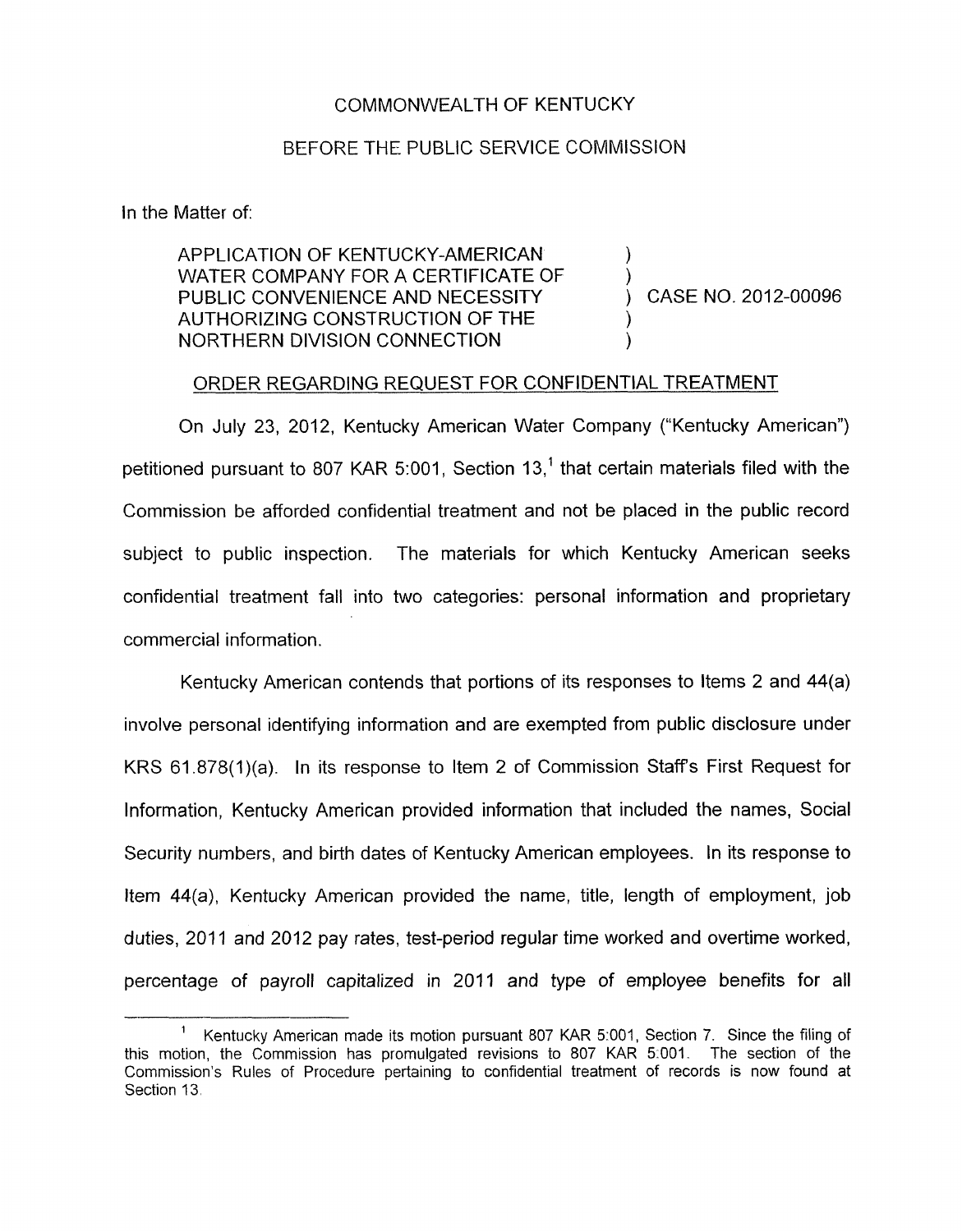employees that operate the Owenton Water Treatment Plant. To protect the personal and confidential information of its employees, Kentucky American proposes to redact its employees' Social Security numbers and birth dates from its Response to Item 2 and to redact the employees' names in its Response to Item 44(a).

The Commission agrees that employees' Social Security numbers and birth dates are exempted from public disclosure. The Kentucky Attorney General has held that such information is exempted on several occasions. $2$  The Commission's Rules of Procedures, promulgated after the submission of Kentucky American's Response, require that such information be redacted from any paper filed with the Commission. $<sup>3</sup>$ </sup> We further find that disclosure of an employee's name with the other information required to the response to Item 44(a) would constitute an unwarranted invasion of the employee's personal privacy. Redaction of the employee's name, while disclosing the other information, will protect the employee without unduly infringing the public's interest in the information.

In response to Items 3 and 65 of Commission Staff's First Request for Information14 Kentucky American has provided, *infer alia,* bid information on improvement projects at its Owenton Water Treatment Plant. The documents in Item 3 involve an electronic mail that states the bid amounts submitted in 2005 on a proposed water intake for the Owenton Water Treatment and the cost estimate of the proposed

Ky. OAG 04-ORD-010 (Jan 14, 2004); Ky. OAG 79-275 (Mar. 27, 1979).

<sup>807</sup> KAR 5:001, Section 4(10)(a).

In its motion, Kentucky American also seeks confidential treatment for its Response to the Attorney General's First Request for Information, Item 2. In responding to this request for information, Kentucky American refers to its Response to Commission Staffs First Request for Information, Item 65. **4**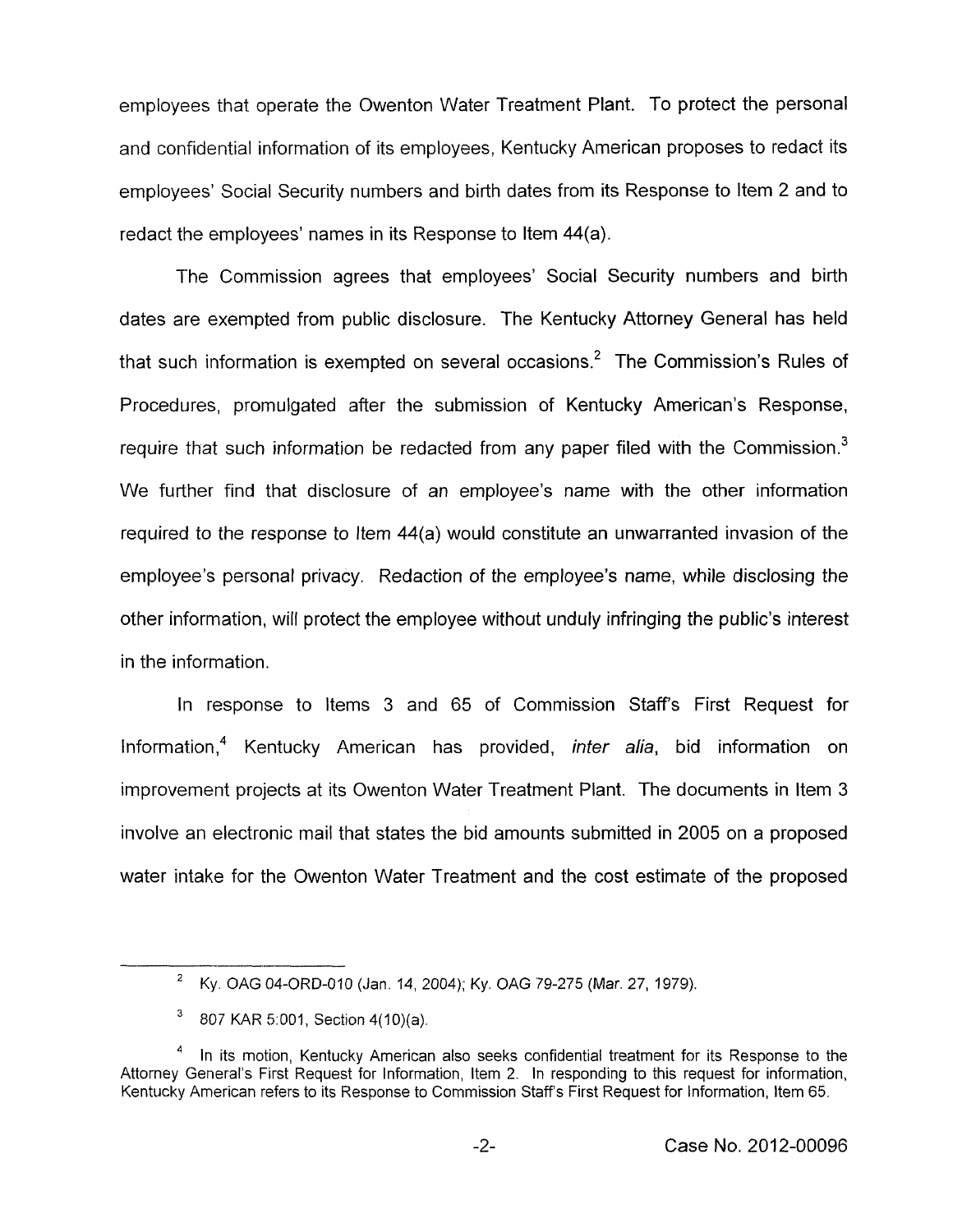improvement based upon those bids. The documents in Item 65 concern the bids submitted for the Northern Connection Project and tabulations of those bids.

Kentucky American contends that this information reveals the business model Kentucky American uses  $-$  the procedure it follows and the factors and inputs it considers - in evaluating bids for construction projects and that its disclosure would damage Kentucky American's competitive position and business interests. Kentucky American further contends that disclosure would enable potential bidders to review the information and prospectively manipulate the bid solicitation process to the detriment of Kentucky American and its customers by tailoring bids to correspond to and comport with Kentucky American's bidding criteria and process. $5$ 

We find little support in the record for Kentucky American's position. Kentucky American has provided no evidence to demonstrate that the nature of competition within the construction industry in this region is so limited as that disclosure of bidding information will have a harmful effect, nor has it provided supporting evidence for or explained its contention that disclosure of the information would likely result in manipulation of the bid process. $6$  The Commission notes that the information provided in its Response to Item 3 is over seven years old and contains only the final bid amount.

Kentucky American Petition at 2. **5** 

In its motion, Kentucky American contends that the Commission has previously treated bidding information as confidential. *See* Letter from Beth O'Donnell, Executive Director, Public Service Commission, to Kendrick R. Riggs, W Duncan Crosby, and Allyson K. Sturgeon, Counsel, Kentucky Utilities Co. (Feb. 27, 2008) filed in Case No 2007-00524, *An Examination of fhe Applicafion of fhe Fuel Adjusfment Clause of Kentucky Ufilifies Co from May I, 2007 through October 31, 2007* (Ky. PSC Jan. 23, 2008). Its authority for this contention, however, refers only to "coal bid analysis information." The Commission has previously addressed the issue of confidential treatment for materials related to coal supply bids and coal bid analysis. After taking extensive testimony on the nature of the coal industry, we found that such materials were proprietary and confidential. See An Examination of the Application of the *Fuel Adjustmenf Clause of Kenfucky Ufilities Co. from May I, 1993 to October 31, 1993* (Ky. PSC Nov. 30, 1995). No evidence regarding the nature of the construction industry has been presented in the current proceeding **6**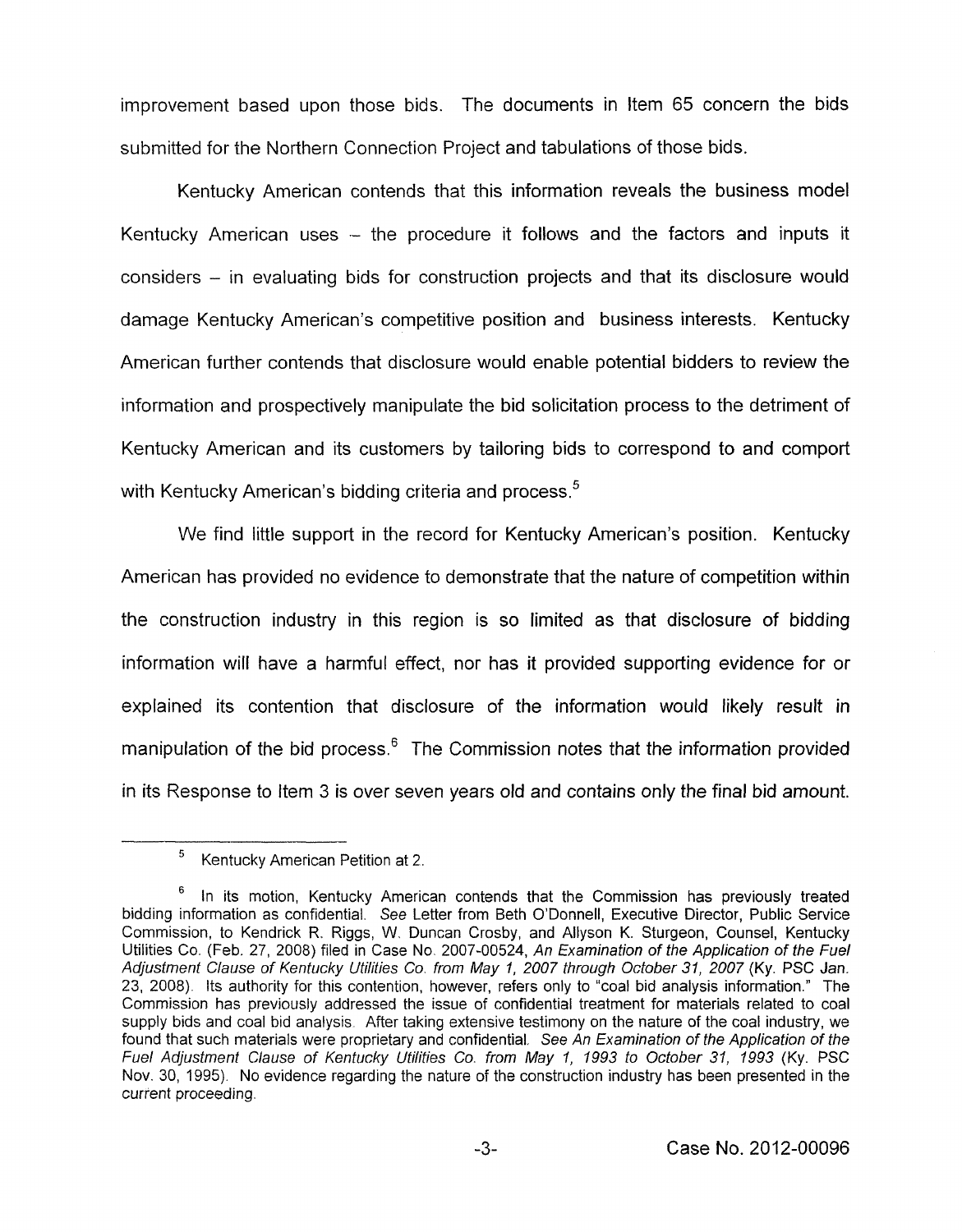No breakdown of the components of the bid is provided nor does the response contain any evaluation of the bids other than very general comments. The response to Item 65 contains only the submitted bids and no evaluation of those bids other that a compilation or summary of all bids.

Having carefully considered the petition and the materials at issue, the Commission finds that:

I. The materials in Items 2 and 44(a) of Kentucky American's Response to Commission Staffs First Request for Information for which Kentucky American seeks confidential treatment meet the criteria for confidential treatment and are exempted from public disclosure pursuant to KRS 61.878(1)(a) and 807 KAR 5:001, Section 13. These materials should not be placed in the public record or made available for public inspection until the Commission otherwise orders.

2. Kentucky American has failed to demonstrate that the materials in Items 3 and 65 of Kentucky American's Response to Commission Staffs First Request for Information for which Kentucky American seeks confidential treatment meet the criteria for confidential treatment and are exempted from public disclosure pursuant to KRS 61.878 $(1)(c)$ .

IT IS THEREFORE ORDERED that:

1. Kentucky American's petition for confidential protection is granted in part and denied in part.

2. The materials in Items 2 and 44(a) of Kentucky American's Response to Commission Staffs First Request for information for which Kentucky American seeks

The burden is on the party opposing disclosure to establish that a record *is* exempt from release. *See Corn., Cabinet for Health and Family Services v. Lexingfon H-L Services, Inc., 382* S.W.3d *875* (Ky App. 2012), *Medley v. Bd. of Education of Shelby County,* 168 S.W 3d 398 (Ky.App. 2005). **7**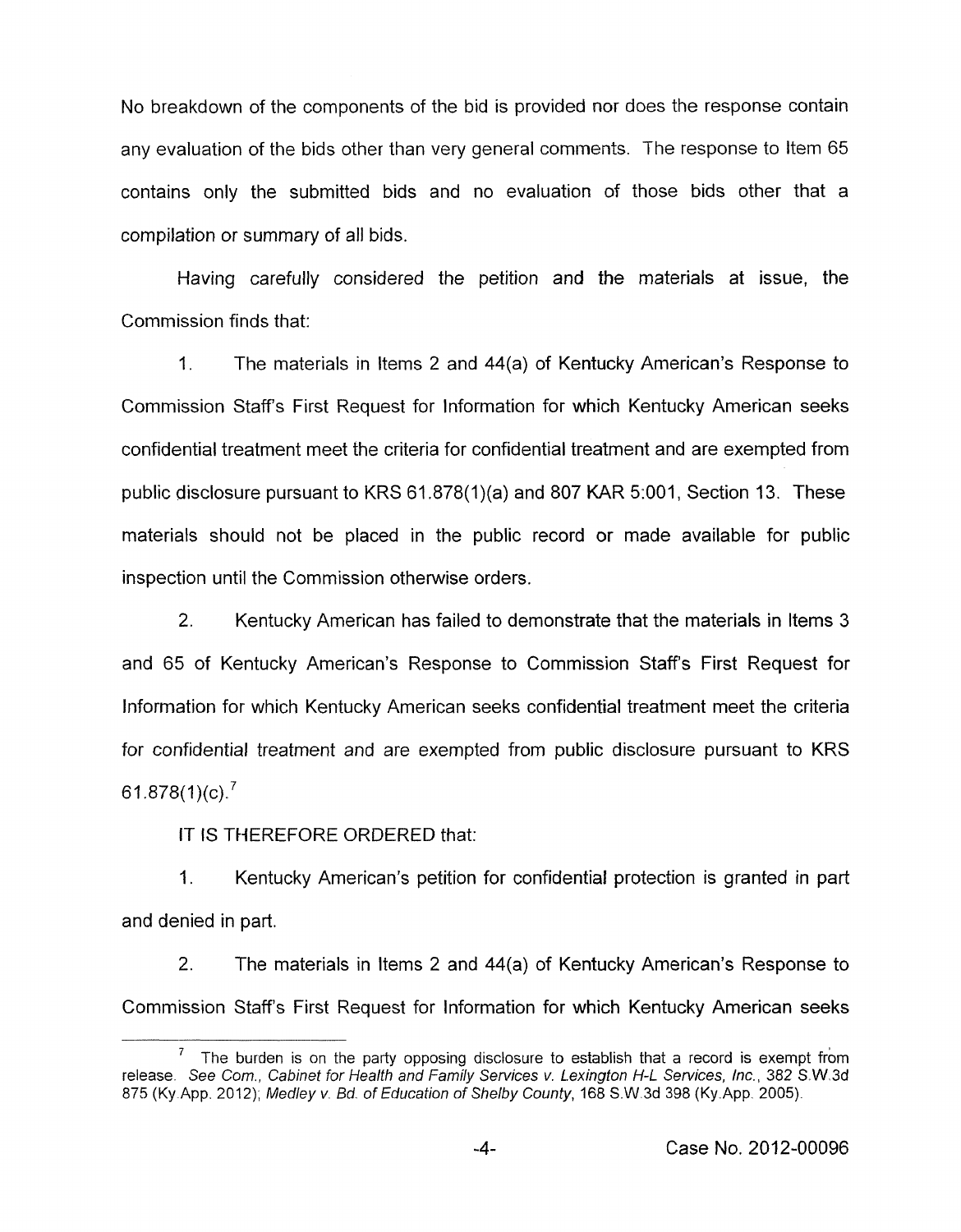confidential treatment shall not be placed in the public record or made available for public inspection until the Commission otherwise orders.

**3.** Kentucky American shall inform the Commission if any of the materials in Items 2 and 44(a) of Kentucky American's Response to Commission Staffs First Request for Information become publicly available or no longer qualify for confidential treatment.

4. If a non-party to this proceeding requests to inspect materials granted confidential treatment by this Order, Kentucky American shall have 20 days from receipt of written notice of the request to demonstrate that the materials still fall within the exclusions from disclosure requirements established in KRS 61.878. If Kentucky American is unable to make such demonstration, the requested materials shall be made available for inspection.

5. Kentucky American's petition for confidential protection for the materials in Items 3 and 65 of Kentucky American's Response to Commission Staff's First Request for Information is denied.

6. The materials in Items 3 and 65 of Kentucky American's Response to Commission Staffs First Request for Information shall not be placed in the public record for 23 days following the date of this Order to allow Kentucky American to seek any remedy afforded by law.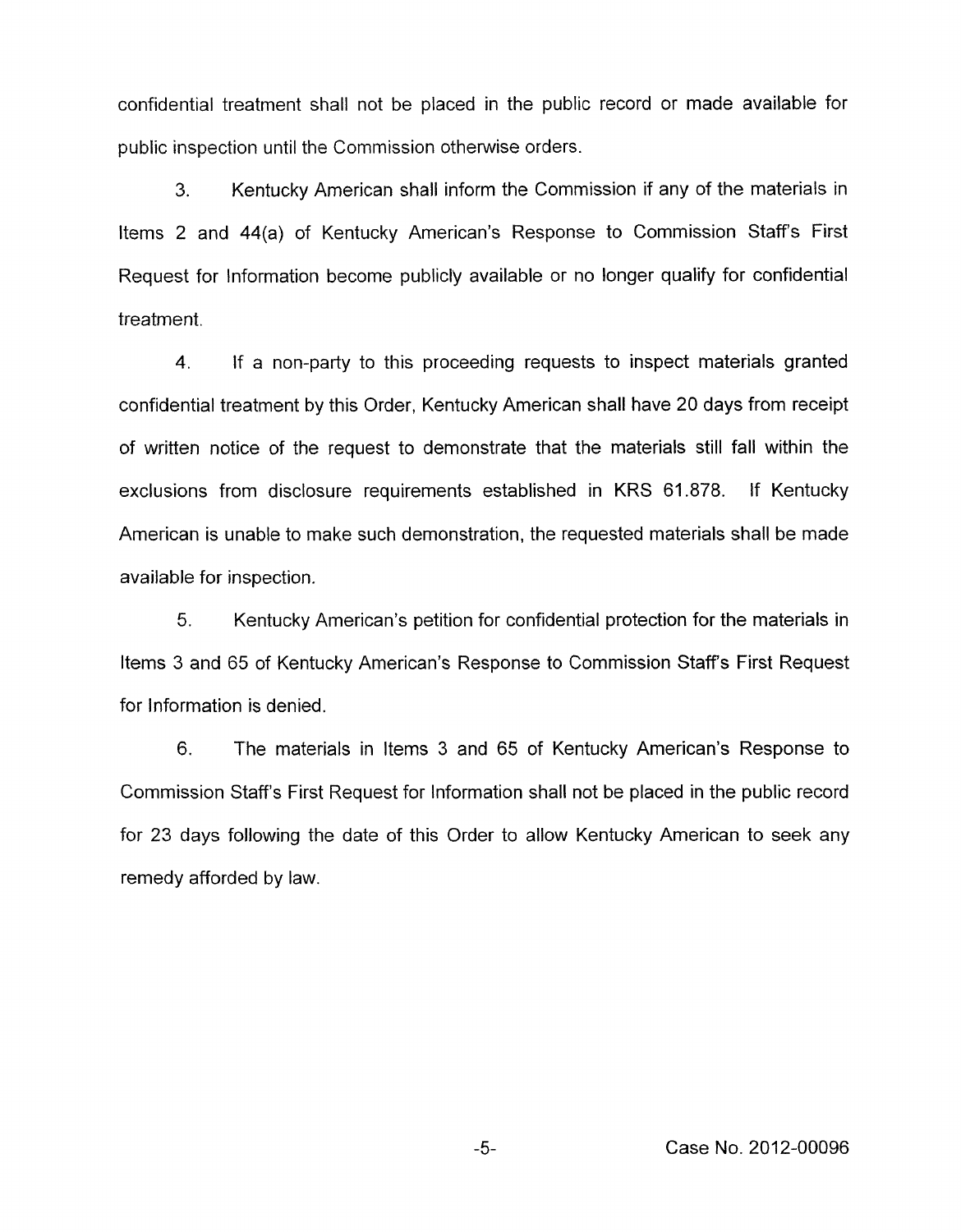By the Commission



**ATTES** Executive plector

Case No. 2012-00096